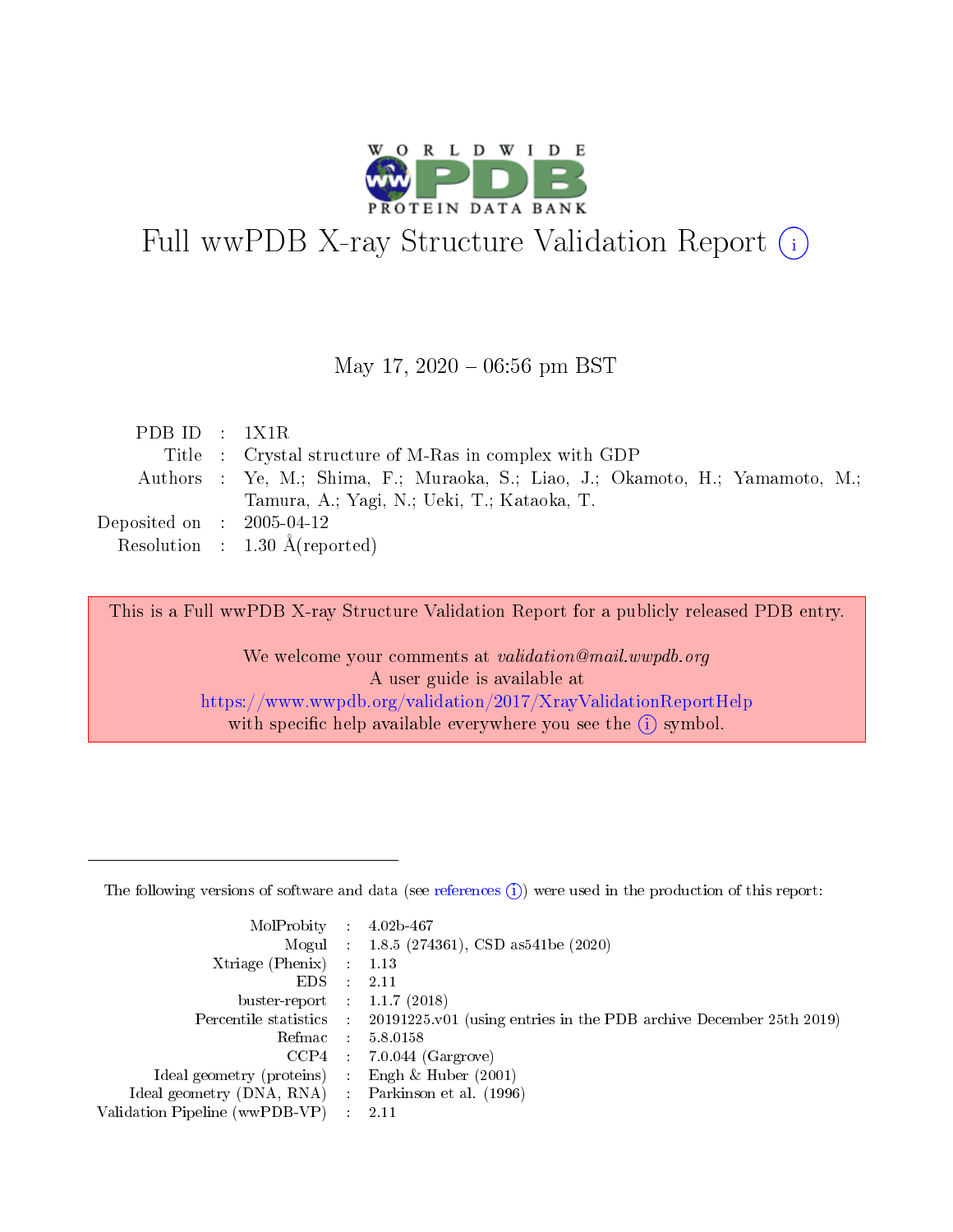# 1 [O](https://www.wwpdb.org/validation/2017/XrayValidationReportHelp#overall_quality)verall quality at a glance  $(i)$

The following experimental techniques were used to determine the structure: X-RAY DIFFRACTION

The reported resolution of this entry is 1.30 Å.

Percentile scores (ranging between 0-100) for global validation metrics of the entry are shown in the following graphic. The table shows the number of entries on which the scores are based.



| Metric                | Whole archive<br>$(\#\mathrm{Entries})$ | Similar resolution<br>$(\#\text{Entries}, \text{resolution range}(\textup{\AA}))$ |
|-----------------------|-----------------------------------------|-----------------------------------------------------------------------------------|
| $R_{free}$            | 130704                                  | $1058(1.30-1.30)$                                                                 |
| Clashscore            | 141614                                  | $1101(1.30-1.30)$                                                                 |
| Ramachandran outliers | 138981                                  | $1058(1.30-1.30)$                                                                 |
| Sidechain outliers    | 138945                                  | $1058(1.30-1.30)$                                                                 |
| RSRZ outliers         | 127900                                  | $1029(1.30-1.30)$                                                                 |

The table below summarises the geometric issues observed across the polymeric chains and their fit to the electron density. The red, orange, yellow and green segments on the lower bar indicate the fraction of residues that contain outliers for  $>=3, 2, 1$  and 0 types of geometric quality criteria respectively. A grey segment represents the fraction of residues that are not modelled. The numeric value for each fraction is indicated below the corresponding segment, with a dot representing fractions  $\epsilon=5\%$  The upper red bar (where present) indicates the fraction of residues that have poor fit to the electron density. The numeric value is given above the bar.

| Mol | $\cap$ hain | Length | Quality of chain |    |    |  |  |  |  |
|-----|-------------|--------|------------------|----|----|--|--|--|--|
|     |             |        | $2\%$            |    |    |  |  |  |  |
|     |             | 170    | 87%              | 8% | 5% |  |  |  |  |

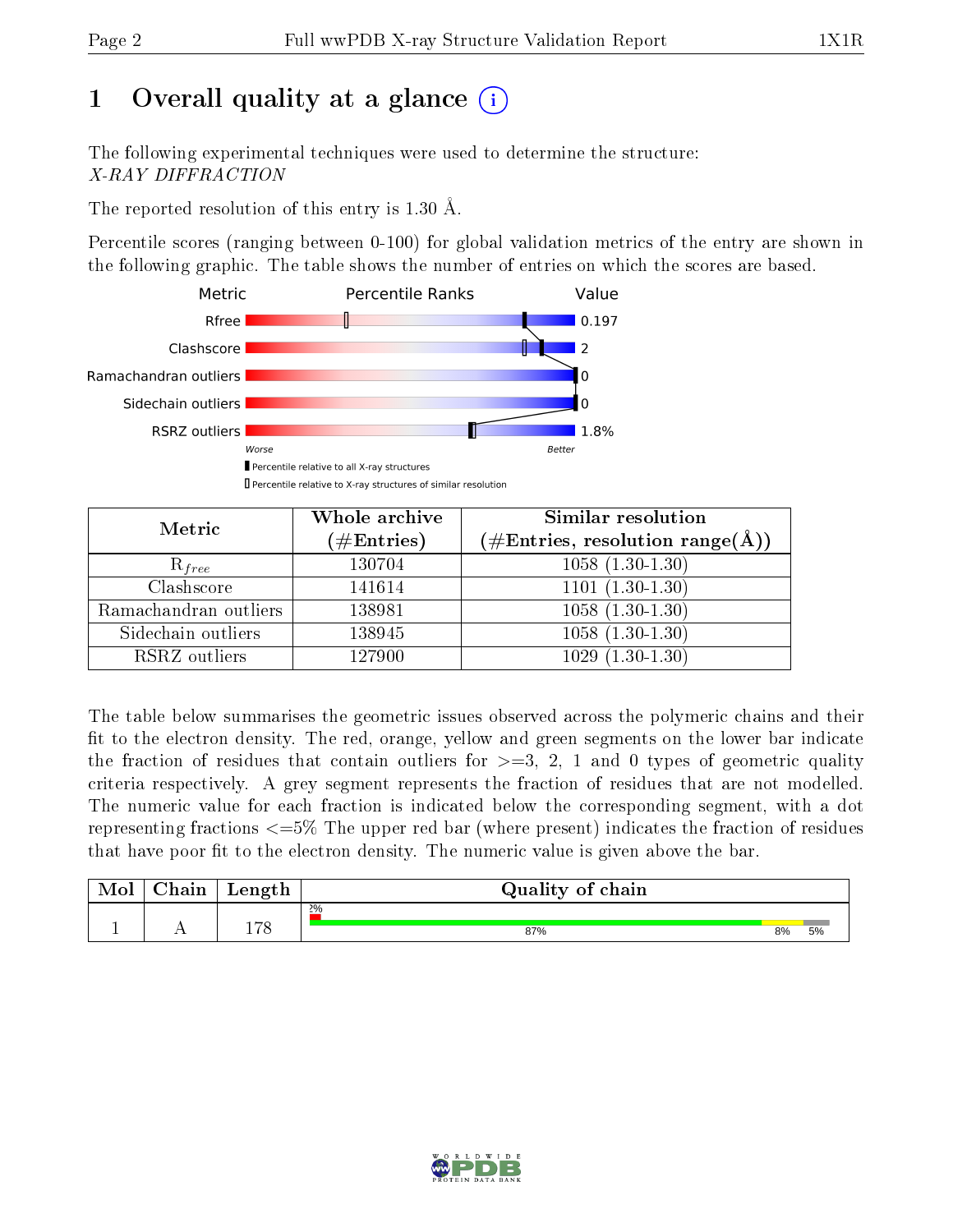# 2 Entry composition (i)

There are 4 unique types of molecules in this entry. The entry contains 1644 atoms, of which 0 are hydrogens and 0 are deuteriums.

In the tables below, the ZeroOcc column contains the number of atoms modelled with zero occupancy, the AltConf column contains the number of residues with at least one atom in alternate conformation and the Trace column contains the number of residues modelled with at most 2 atoms.

Molecule 1 is a protein called Ras-related protein M-Ras.

| Mol | ${\rm Chain}$ | Residues | $\rm{Atoms}$              |     |     | ZeroOcc   AltConf   Trace |  |  |  |
|-----|---------------|----------|---------------------------|-----|-----|---------------------------|--|--|--|
|     |               | 169      | $\tau_{\rm{ota}}$<br>1977 | 880 | 233 | 259                       |  |  |  |

• Molecule 2 is MAGNESIUM ION (three-letter code: MG) (formula: Mg).

|  | $Mol$   Chain   Residues | Atoms                                      | ZeroOcc   AltConf |
|--|--------------------------|--------------------------------------------|-------------------|
|  |                          | $\mathcal{M}_{\mathcal{P}}$<br>$\rm Total$ |                   |

 Molecule 3 is GUANOSINE -5' -DIPHOSPHATE (three-letter code: GDP) (formula:  $C_{10}H_{15}N_5O_{11}P_2$ .



| Mol | Chain   Residues | Atoms        |                   |  |  | $ZeroOcc \mid AltConf$ |  |
|-----|------------------|--------------|-------------------|--|--|------------------------|--|
|     |                  | <b>Total</b> | $\sim$ (1) $\sim$ |  |  |                        |  |

• Molecule 4 is water.

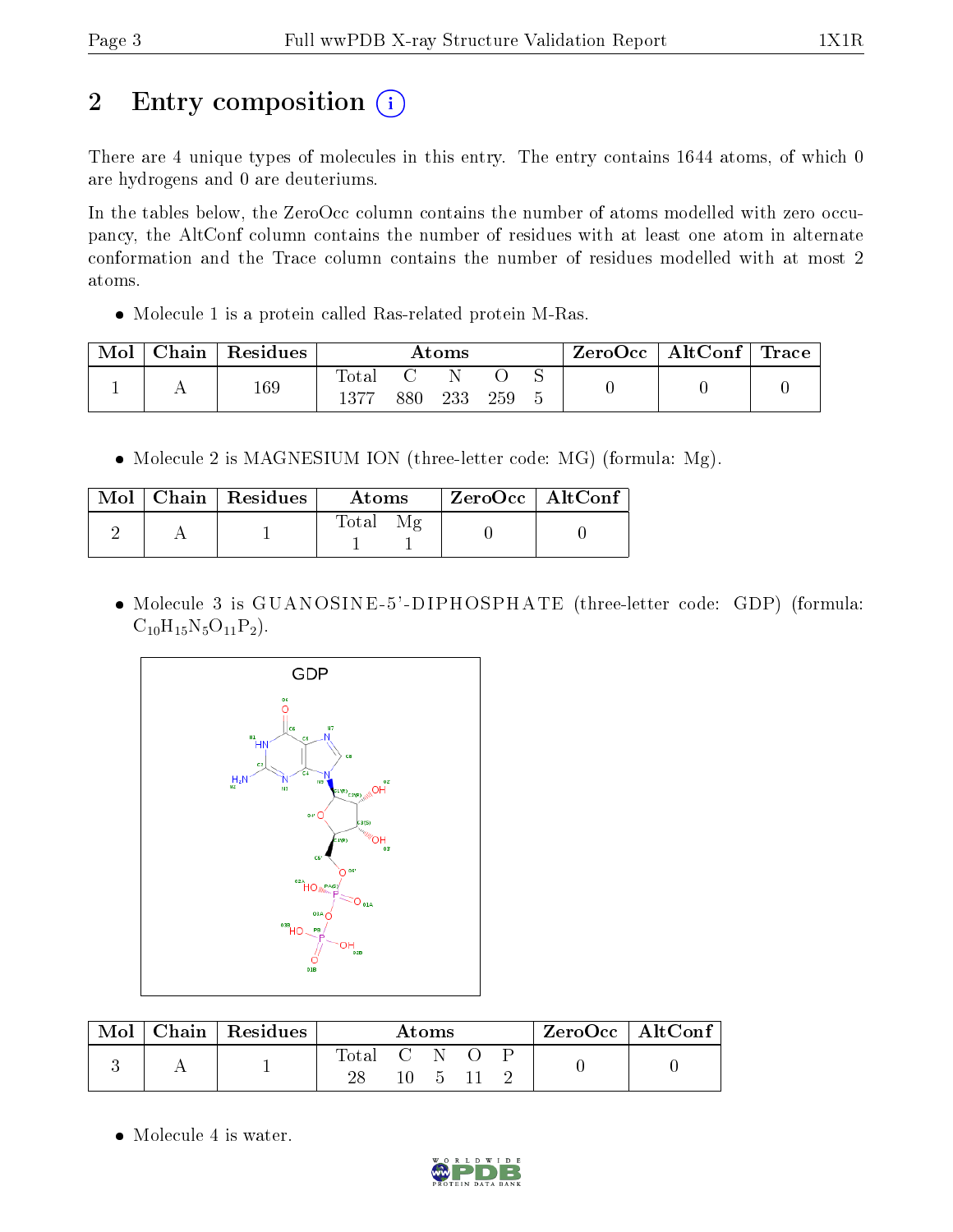|  | $Mol$   Chain   Residues | Atoms               | $ZeroOcc$   AltConf |  |
|--|--------------------------|---------------------|---------------------|--|
|  | 238                      | Total<br>238<br>238 |                     |  |

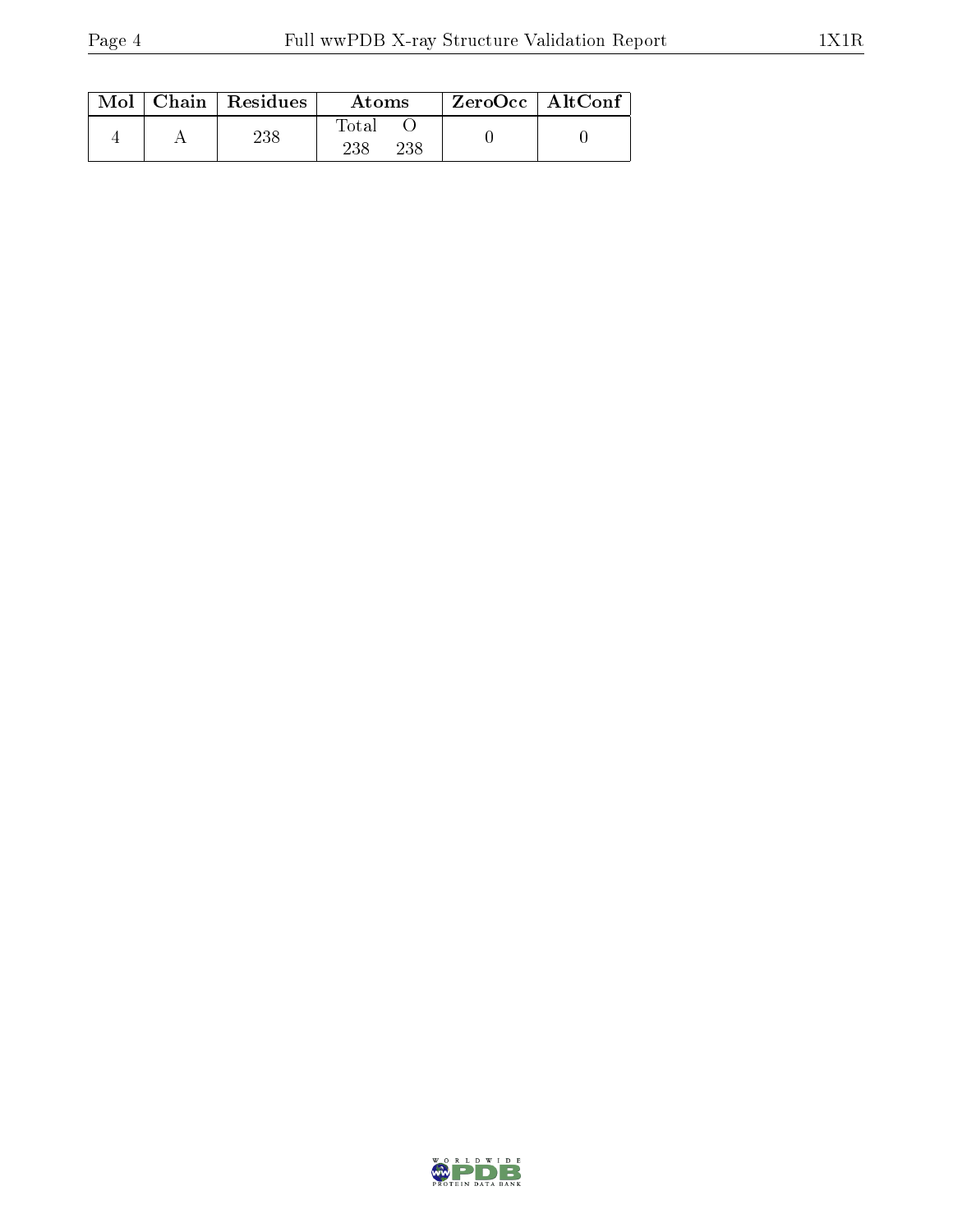# 3 Residue-property plots  $(i)$

These plots are drawn for all protein, RNA and DNA chains in the entry. The first graphic for a chain summarises the proportions of the various outlier classes displayed in the second graphic. The second graphic shows the sequence view annotated by issues in geometry and electron density. Residues are color-coded according to the number of geometric quality criteria for which they contain at least one outlier: green  $= 0$ , yellow  $= 1$ , orange  $= 2$  and red  $= 3$  or more. A red dot above a residue indicates a poor fit to the electron density (RSRZ  $> 2$ ). Stretches of 2 or more consecutive residues without any outlier are shown as a green connector. Residues present in the sample, but not in the model, are shown in grey.



• Molecule 1: Ras-related protein M-Ras

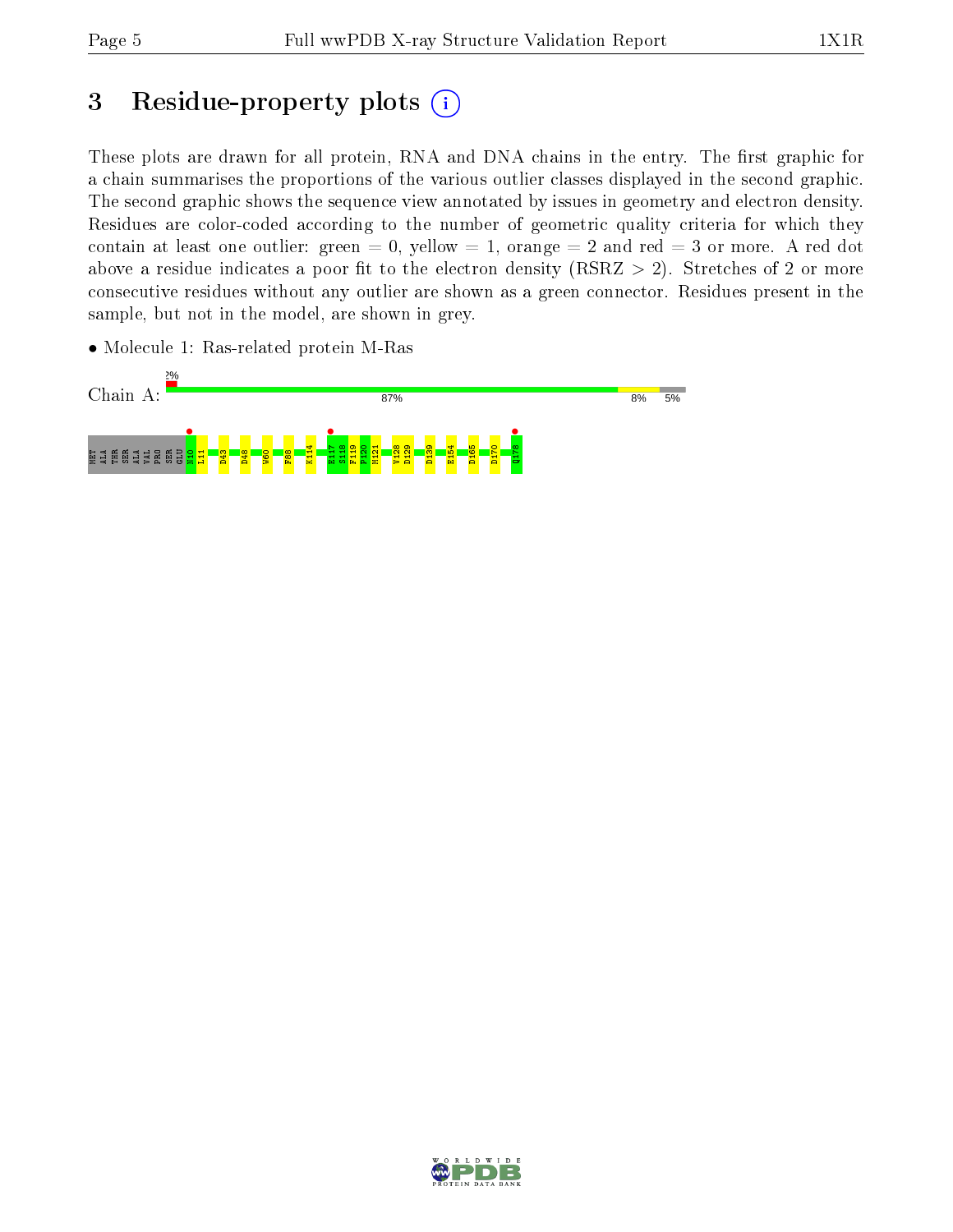## 4 Data and refinement statistics  $(i)$

| Property                                                         | Value                                                       | Source     |
|------------------------------------------------------------------|-------------------------------------------------------------|------------|
| Space group                                                      | P 21 21 2                                                   | Depositor  |
| Cell constants                                                   | $70.67\text{\AA}$<br>$64.90\text{\AA}$<br>$43.42\text{\AA}$ | Depositor  |
| a, b, c, $\alpha$ , $\beta$ , $\gamma$                           | $90.00^\circ$<br>$90.00^\circ$<br>$90.00^\circ$             |            |
| Resolution $(A)$                                                 | $1.3\overline{0}$<br>43.44<br>$\equiv$                      | Depositor  |
|                                                                  | 43.42<br>$-1.30$                                            | <b>EDS</b> |
| % Data completeness                                              | $98.2(43.44-1.30)$                                          | Depositor  |
| (in resolution range)                                            | $98.2(43.42 - 1.30)$                                        | <b>EDS</b> |
| $R_{merge}$                                                      | 0.06                                                        | Depositor  |
| $\mathrm{R}_{sym}$                                               | 0.06                                                        | Depositor  |
| $\langle I/\sigma(I) \rangle^{-1}$                               | 4.99 (at $1.30\text{\AA}$ )                                 | Xtriage    |
| Refinement program                                               | REFMAC 5.1.24                                               | Depositor  |
|                                                                  | 0.182<br>0.200<br>$\mathcal{L}$                             | Depositor  |
| $R, R_{free}$                                                    | 0.180<br>$0.197\,$<br>$\mathbf{A}$                          | DCC        |
| $R_{free}$ test set                                              | $\overline{2487}$ reflections $(5.08\%)$                    | wwPDB-VP   |
| Wilson B-factor $(A^2)$                                          | 9.1                                                         | Xtriage    |
| Anisotropy                                                       | 0.077                                                       | Xtriage    |
| Bulk solvent $k_{sol}(\text{e}/\text{A}^3), B_{sol}(\text{A}^2)$ | $0.35$ , $38.3$                                             | <b>EDS</b> |
| L-test for twinning <sup>2</sup>                                 | $< L >$ = 0.48, $< L2$ = 0.32                               | Xtriage    |
| Estimated twinning fraction                                      | $\overline{\text{No}}$ twinning to report.                  | Xtriage    |
| $F_o, F_c$ correlation                                           | 0.96                                                        | <b>EDS</b> |
| Total number of atoms                                            | 1644                                                        | wwPDB-VP   |
| Average B, all atoms $(A^2)$                                     | 11.0                                                        | wwPDB-VP   |

Xtriage's analysis on translational NCS is as follows: The largest off-origin peak in the Patterson function is  $7.73\%$  of the height of the origin peak. No significant pseudotranslation is detected.

<sup>&</sup>lt;sup>2</sup>Theoretical values of  $\langle |L| \rangle$ ,  $\langle L^2 \rangle$  for acentric reflections are 0.5, 0.333 respectively for untwinned datasets, and 0.375, 0.2 for perfectly twinned datasets.



<span id="page-5-1"></span><span id="page-5-0"></span><sup>1</sup> Intensities estimated from amplitudes.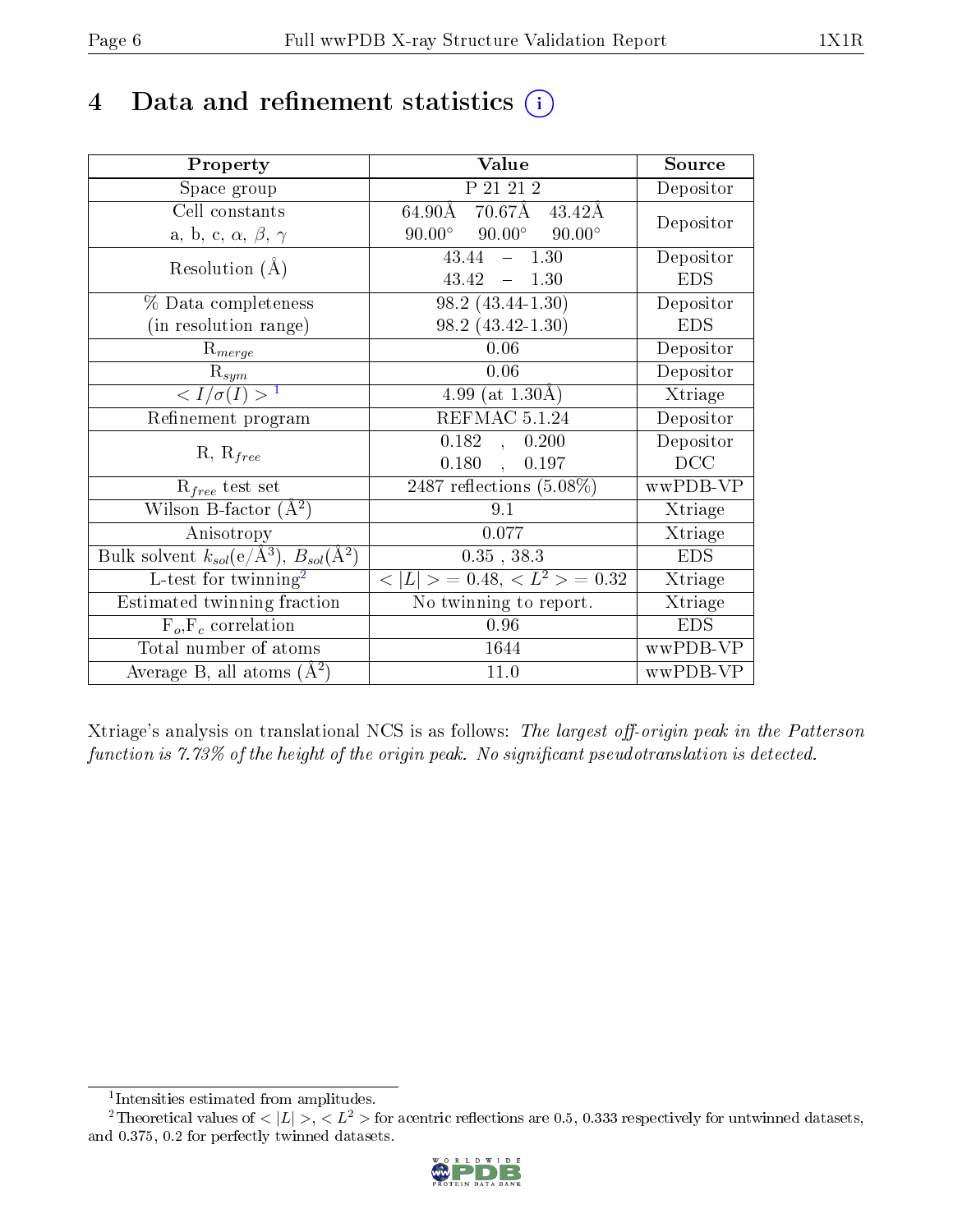# 5 Model quality  $(i)$

## 5.1 Standard geometry  $(i)$

Bond lengths and bond angles in the following residue types are not validated in this section: GDP, MG

The Z score for a bond length (or angle) is the number of standard deviations the observed value is removed from the expected value. A bond length (or angle) with  $|Z| > 5$  is considered an outlier worth inspection. RMSZ is the root-mean-square of all Z scores of the bond lengths (or angles).

| Mol | Chain |      | Bond lengths                   | Bond angles |                 |  |
|-----|-------|------|--------------------------------|-------------|-----------------|--|
|     |       |      | RMSZ $\mid \#Z \mid >5$   RMSZ |             | $\# Z  > 5$     |  |
|     |       | 0.42 | 0/1406                         | 0.76        | $6/1901(0.3\%)$ |  |

There are no bond length outliers.

All (6) bond angle outliers are listed below:

| Mol | Chain | Res | Type | Atoms       | Z    | Observed $(°)$ | Ideal $(°)$ |
|-----|-------|-----|------|-------------|------|----------------|-------------|
|     |       | 48  | ASP  | $CB-CG-OD2$ | 6.31 | 123.98         | 118.30      |
|     |       | 139 | ASP  | $CB-CG-OD2$ | 6.04 | 123.74         | 118.30      |
|     |       | 165 | A SP | $CB-CG-OD2$ | 5.99 | 123.69         | 118.30      |
|     |       | 43  | ASP  | $CB-CG-OD2$ | 5.52 | 123.27         | 118.30      |
|     |       | 170 | A SP | $CB-CG-OD2$ | 5.36 | 123.13         | 118.30      |
|     |       | 129 | A SP | $CB-CG-OD2$ | 5.18 | 122.96         | 118.30      |

There are no chirality outliers.

There are no planarity outliers.

### 5.2 Too-close contacts  $(i)$

In the following table, the Non-H and H(model) columns list the number of non-hydrogen atoms and hydrogen atoms in the chain respectively. The H(added) column lists the number of hydrogen atoms added and optimized by MolProbity. The Clashes column lists the number of clashes within the asymmetric unit, whereas Symm-Clashes lists symmetry related clashes.

| Mol |      |      | Chain   Non-H   H(model)   H(added)   Clashes   Symm-Clashes |
|-----|------|------|--------------------------------------------------------------|
|     | 1377 | 1369 |                                                              |
|     |      |      |                                                              |
|     | 28   |      |                                                              |
|     | 238  |      |                                                              |
|     | 1644 | 1381 |                                                              |

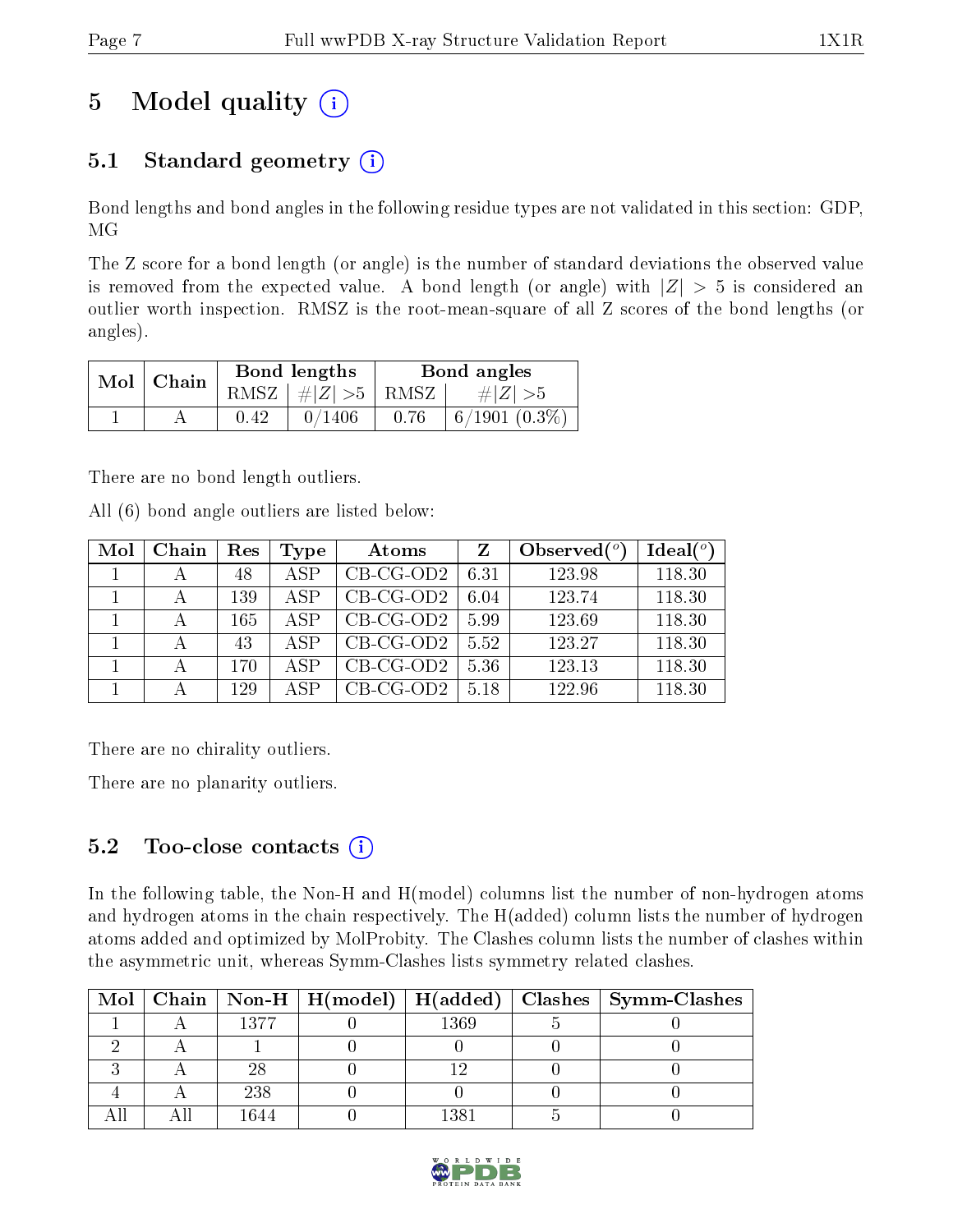The all-atom clashscore is defined as the number of clashes found per 1000 atoms (including hydrogen atoms). The all-atom clashscore for this structure is 2.

All (5) close contacts within the same asymmetric unit are listed below, sorted by their clash magnitude.

| Atom-1                       | Atom-2             | Interatomic<br>distance $(A)$ | Clash<br>overlap<br>(Å |
|------------------------------|--------------------|-------------------------------|------------------------|
| 1: A:114:LYS:HE2             | 1:A:119:PHE:CE2    | 2.46                          | 0.51                   |
| 1: A:114:LYS:HE2             | 1:A:119:PHE:CZ     | 2.55                          | 0.42                   |
| 1:A:128:VAL:H <sub>G11</sub> | 1:A:154:GLU:HB3    | 2.03                          | 0.41                   |
| 1: A:11:LEU:HD11             | 1: A:60:TRP:HB2    | 2.02                          | 0.41                   |
| $1: A.88$ PHE: O             | 1: A: 121: MET: HA | 2.22                          |                        |

There are no symmetry-related clashes.

#### 5.3 Torsion angles (i)

#### 5.3.1 Protein backbone  $(i)$

In the following table, the Percentiles column shows the percent Ramachandran outliers of the chain as a percentile score with respect to all X-ray entries followed by that with respect to entries of similar resolution.

The Analysed column shows the number of residues for which the backbone conformation was analysed, and the total number of residues.

| Mol   Chain | Analysed                                | Favoured   Allowed   Outliers   Percentiles |  |                         |  |
|-------------|-----------------------------------------|---------------------------------------------|--|-------------------------|--|
|             | $167/178$ (94\%)   165 (99\%)   2 (1\%) |                                             |  | $\vert$ 100 100 $\vert$ |  |

There are no Ramachandran outliers to report.

#### 5.3.2 Protein sidechains  $(i)$

In the following table, the Percentiles column shows the percent sidechain outliers of the chain as a percentile score with respect to all X-ray entries followed by that with respect to entries of similar resolution.

The Analysed column shows the number of residues for which the sidechain conformation was analysed, and the total number of residues.

| Mol   Chain | Analysed                                                                           |  | Rotameric   Outliers   Percentiles |  |  |
|-------------|------------------------------------------------------------------------------------|--|------------------------------------|--|--|
|             | $\left[ \begin{array}{c c} 153/160 \ (96\%) & 153 \ (100\%) & \end{array} \right]$ |  | 100 100                            |  |  |

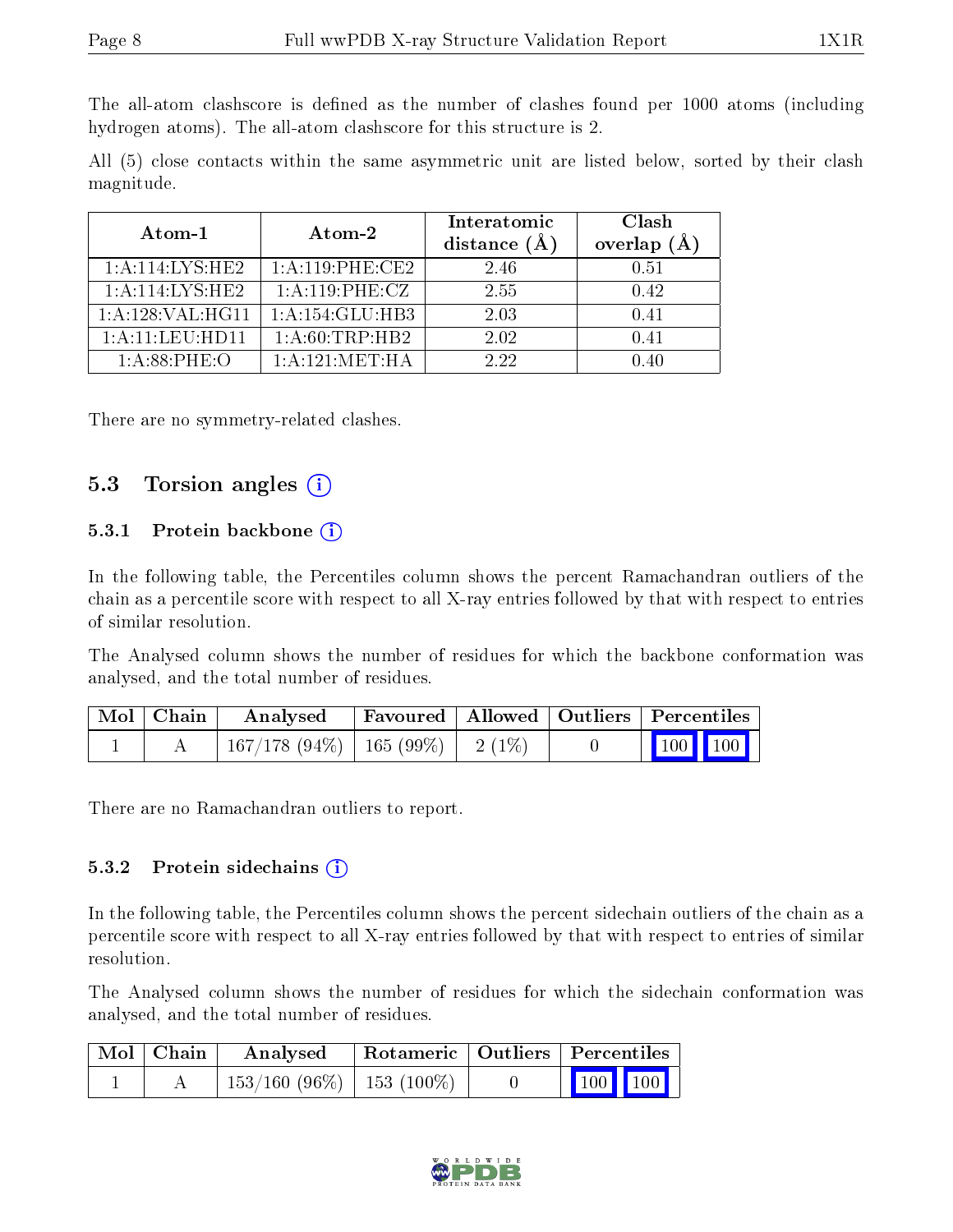There are no protein residues with a non-rotameric sidechain to report.

Some sidechains can be flipped to improve hydrogen bonding and reduce clashes. All (2) such sidechains are listed below:

| Mol | Chain | Res | 'Type  |
|-----|-------|-----|--------|
|     |       | いい  | ا تا ق |
|     |       | -63 |        |

#### 5.3.3 RNA  $(i)$

There are no RNA molecules in this entry.

#### 5.4 Non-standard residues in protein, DNA, RNA chains (i)

There are no non-standard protein/DNA/RNA residues in this entry.

#### 5.5 Carbohydrates (i)

There are no carbohydrates in this entry.

#### 5.6 Ligand geometry  $(i)$

Of 2 ligands modelled in this entry, 1 is monoatomic - leaving 1 for Mogul analysis.

In the following table, the Counts columns list the number of bonds (or angles) for which Mogul statistics could be retrieved, the number of bonds (or angles) that are observed in the model and the number of bonds (or angles) that are defined in the Chemical Component Dictionary. The Link column lists molecule types, if any, to which the group is linked. The Z score for a bond length (or angle) is the number of standard deviations the observed value is removed from the expected value. A bond length (or angle) with  $|Z| > 2$  is considered an outlier worth inspection. RMSZ is the root-mean-square of all Z scores of the bond lengths (or angles).

| Mol | $\top$ Type $\top$ | $\mid$ Chain $\mid$ Res $\mid$ |     | $\mid$ Link $\mid$ |            | Bond lengths |                 |          | Bond angles     |  |
|-----|--------------------|--------------------------------|-----|--------------------|------------|--------------|-----------------|----------|-----------------|--|
|     |                    |                                |     |                    | Jounts :   |              | RMSZ $ #Z  > 2$ | Counts   | $ RMSZ  \#  Z $ |  |
|     | ${\rm GDP}$        |                                | 179 | -                  | 24, 30, 30 | $1.01\,$     |                 | 31,47,47 | 1.66            |  |

In the following table, the Chirals column lists the number of chiral outliers, the number of chiral centers analysed, the number of these observed in the model and the number defined in the Chemical Component Dictionary. Similar counts are reported in the Torsion and Rings columns. '-' means no outliers of that kind were identified.

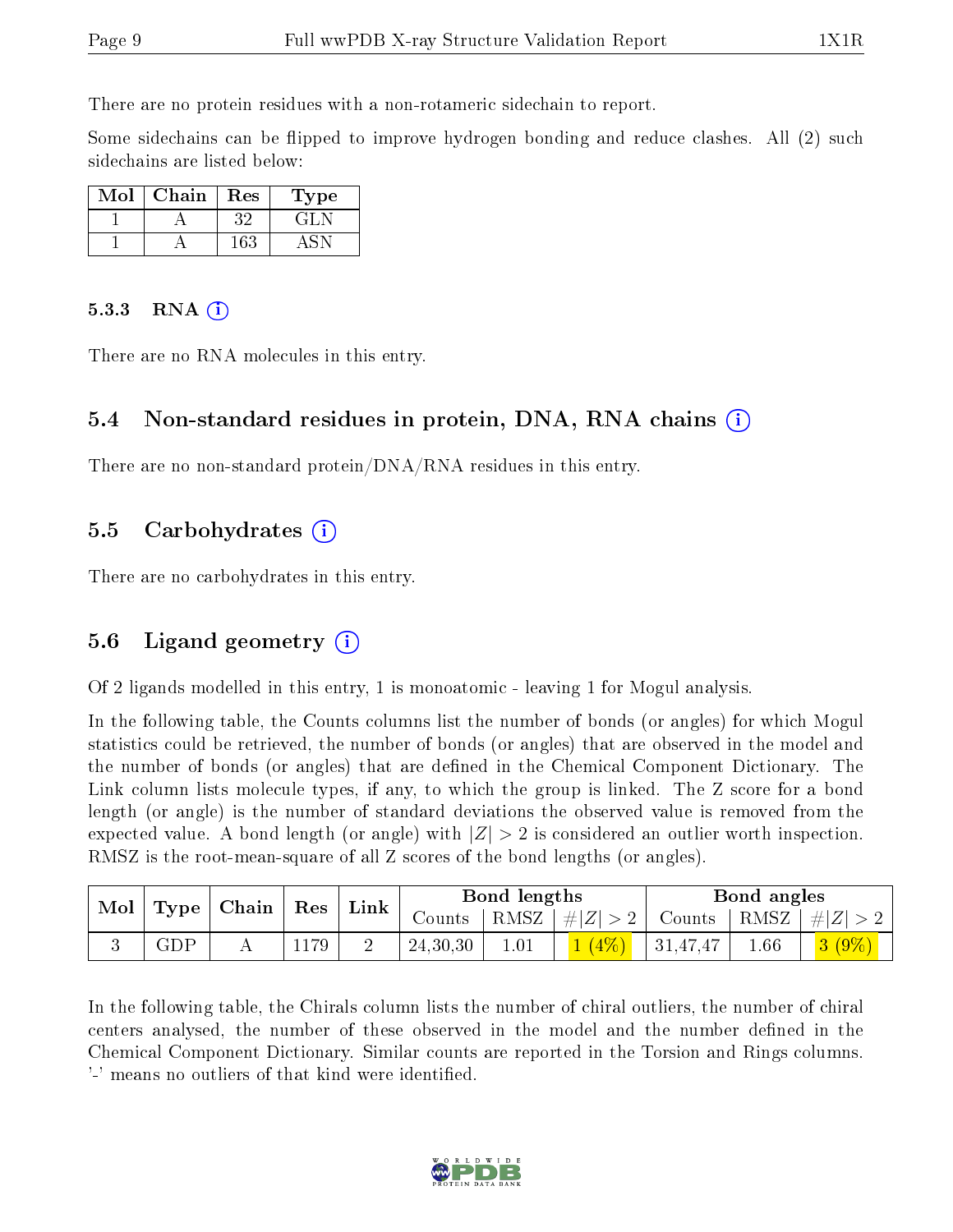|     |      |  | Mol   Type   Chain   Res   Link   Chirals   Torsions   Rings |  |
|-----|------|--|--------------------------------------------------------------|--|
| GDP | 1179 |  | $\mid 0/12/32/32 \mid 0/3/3/3 \mid$                          |  |

All (1) bond length outliers are listed below:

|  |  |                           | $\mid$ Mol $\mid$ Chain $\mid$ Res $\mid$ Type $\mid$ Atoms $\mid$ Z $\mid$ Observed(A) $\mid$ Ideal(A) $\mid$ |      |
|--|--|---------------------------|----------------------------------------------------------------------------------------------------------------|------|
|  |  | 1179   GDP   C6-N1   3.35 |                                                                                                                | 1.33 |

All (3) bond angle outliers are listed below:

| Mol | Chain | Res  | Type       | Atoms       |         | Observed $(°)$ | Ideal $(^\circ)$ |
|-----|-------|------|------------|-------------|---------|----------------|------------------|
|     |       | 1179 | GDP.       | $C5-C6-N1$  | $-5.37$ | 116.09         | 123 43           |
|     |       | 1179 | GDP.       | $C6-N1-C2$  | -4.15   | 122.52         | 115.93           |
|     |       |      | <b>GDP</b> | $N3$ -C2-N1 |         | 121 75         | 197-99           |

There are no chirality outliers.

There are no torsion outliers.

There are no ring outliers.

No monomer is involved in short contacts.

The following is a two-dimensional graphical depiction of Mogul quality analysis of bond lengths, bond angles, torsion angles, and ring geometry for all instances of the Ligand of Interest. In addition, ligands with molecular weight > 250 and outliers as shown on the validation Tables will also be included. For torsion angles, if less then 5% of the Mogul distribution of torsion angles is within 10 degrees of the torsion angle in question, then that torsion angle is considered an outlier. Any bond that is central to one or more torsion angles identified as an outlier by Mogul will be highlighted in the graph. For rings, the root-mean-square deviation (RMSD) between the ring in question and similar rings identified by Mogul is calculated over all ring torsion angles. If the average RMSD is greater than 60 degrees and the minimal RMSD between the ring in question and any Mogul-identified rings is also greater than 60 degrees, then that ring is considered an outlier. The outliers are highlighted in purple. The color gray indicates Mogul did not find sufficient equivalents in the CSD to analyse the geometry.

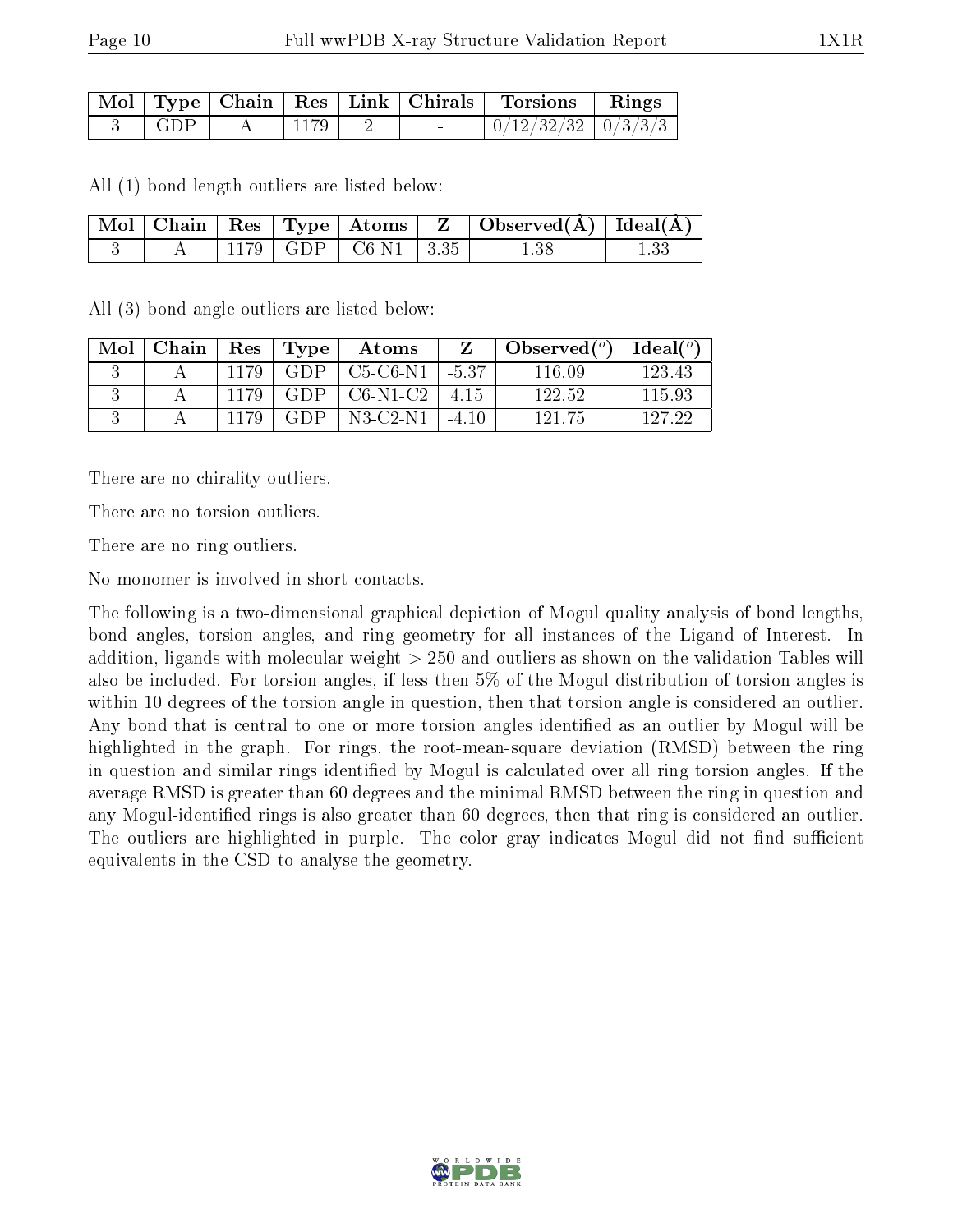

## 5.7 [O](https://www.wwpdb.org/validation/2017/XrayValidationReportHelp#nonstandard_residues_and_ligands)ther polymers (i)

There are no such residues in this entry.

## 5.8 Polymer linkage issues (i)

There are no chain breaks in this entry.

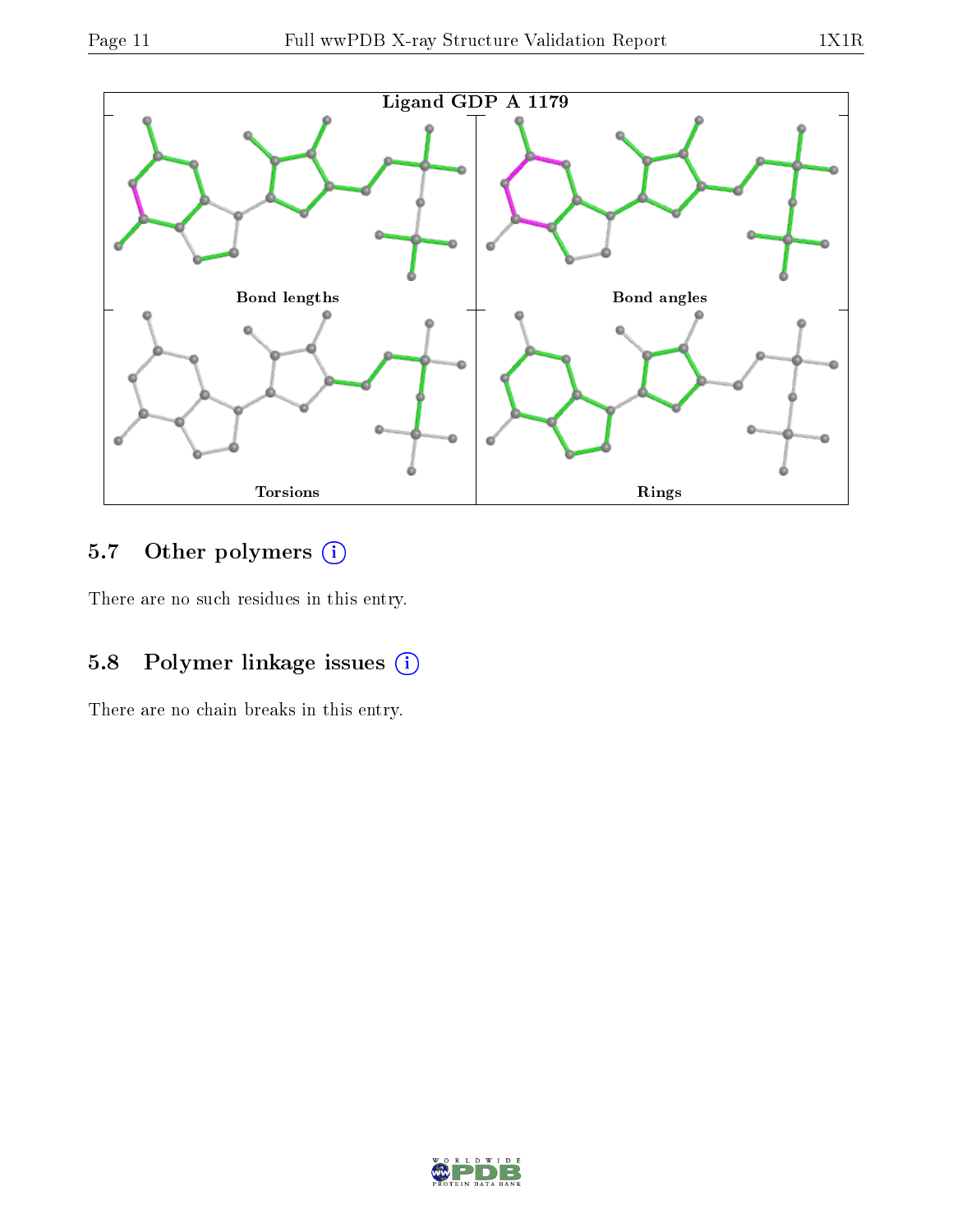## 6 Fit of model and data  $\left( \cdot \right)$

### 6.1 Protein, DNA and RNA chains (i)

In the following table, the column labelled  $#RSRZ> 2'$  contains the number (and percentage) of RSRZ outliers, followed by percent RSRZ outliers for the chain as percentile scores relative to all X-ray entries and entries of similar resolution. The OWAB column contains the minimum, median,  $95<sup>th</sup>$  percentile and maximum values of the occupancy-weighted average B-factor per residue. The column labelled  $Q < 0.9$  lists the number of (and percentage) of residues with an average occupancy less than 0.9.

| Mol   Chain | Analysed        | $^+$ <rsrz> <math>_+</math></rsrz> | $\rm \#RSRZ{>}2$                                         | $\vert$ OWAB( $\rm \AA^2)$ $\vert$ Q<0.9 $\vert$ |  |
|-------------|-----------------|------------------------------------|----------------------------------------------------------|--------------------------------------------------|--|
|             | $169/178(94\%)$ | 0.31                               | $\mid 3 \ (1\%) \ \mid 68 \ \mid 69 \ \mid 4, 8, 16, 22$ |                                                  |  |

All (3) RSRZ outliers are listed below:

| Mol | Chain   Res |     | $\top$ Type | $\mid$ RSRZ |
|-----|-------------|-----|-------------|-------------|
|     |             | -10 | ASN         | 6.9         |
|     |             | 178 | <b>GLN</b>  | 3.3         |
|     |             | 117 | GLU         | 22          |

### 6.2 Non-standard residues in protein, DNA, RNA chains  $(i)$

There are no non-standard protein/DNA/RNA residues in this entry.

### 6.3 Carbohydrates (i)

There are no carbohydrates in this entry.

### 6.4 Ligands  $(i)$

In the following table, the Atoms column lists the number of modelled atoms in the group and the number defined in the chemical component dictionary. The B-factors column lists the minimum, median,  $95<sup>th</sup>$  percentile and maximum values of B factors of atoms in the group. The column labelled  $Q< 0.9$  lists the number of atoms with occupancy less than 0.9.

| Mol |             | Type   Chain |      | $\mid$ Res $\mid$ Atoms $\mid$ |          |      | $ RSCC RSR B-factors(A^2) $ | $\rm{Q}\textcolor{black}{<}0.9$ |
|-----|-------------|--------------|------|--------------------------------|----------|------|-----------------------------|---------------------------------|
|     | ${\rm GDP}$ |              | 1179 | 28/28                          | 0.98     | 0.08 | 3.6,8,10                    |                                 |
|     |             |              | 180  |                                | $1.00\,$ | 0.07 | 5,5,5,5                     |                                 |

The following is a graphical depiction of the model fit to experimental electron density of all instances of the Ligand of Interest. In addition, ligands with molecular weight  $> 250$  and outliers